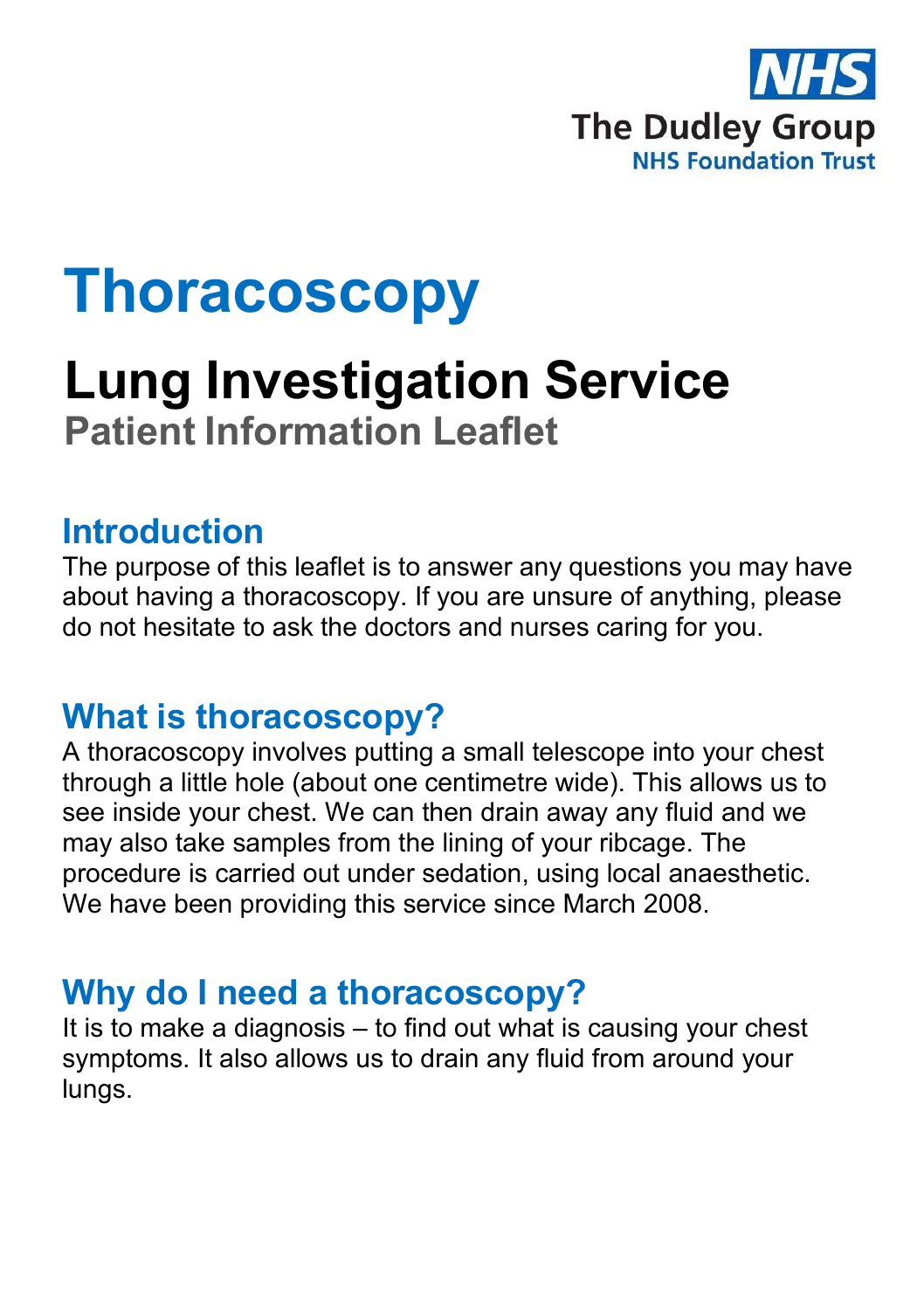#### **What are the benefits?**

It will allow your consultant to find out what is causing your chest symptoms and drain the fluid around the outside of your lungs.

#### **What are the risks of having a thoracoscopy?**

Thoracoscopy is generally very safe. We have done hundreds of procedures without complications over the years. As with all procedures, there are some risks. It is important that we tell you about these risks so that you have the information you need to decide about the procedure.

- Pain although you are given painkillers and local anaesthetic, some people do experience pain during or after the procedure. You can have more painkillers if you need them so please ask the doctor or nurse.
- Bleeding  $-$  a small amount of bleeding around the site is normal and this usually stops quickly without treatment. Serious bleeding is very rare (less than one in 300 people may get this). If you have serious bleeding or damage to other organs in the chest, you may need surgery.
- Infection there is a slight risk of introducing infection into the chest (five in 100 people may get this). We minimise this risk by carrying the procedure out under sterile conditions. However, if you get an infection, we might need to leave the chest drain in for a few more days.
- Very occasionally, we are unable to draw off any fluid from around the lungs. In this case, we are unable to carry on with the procedure.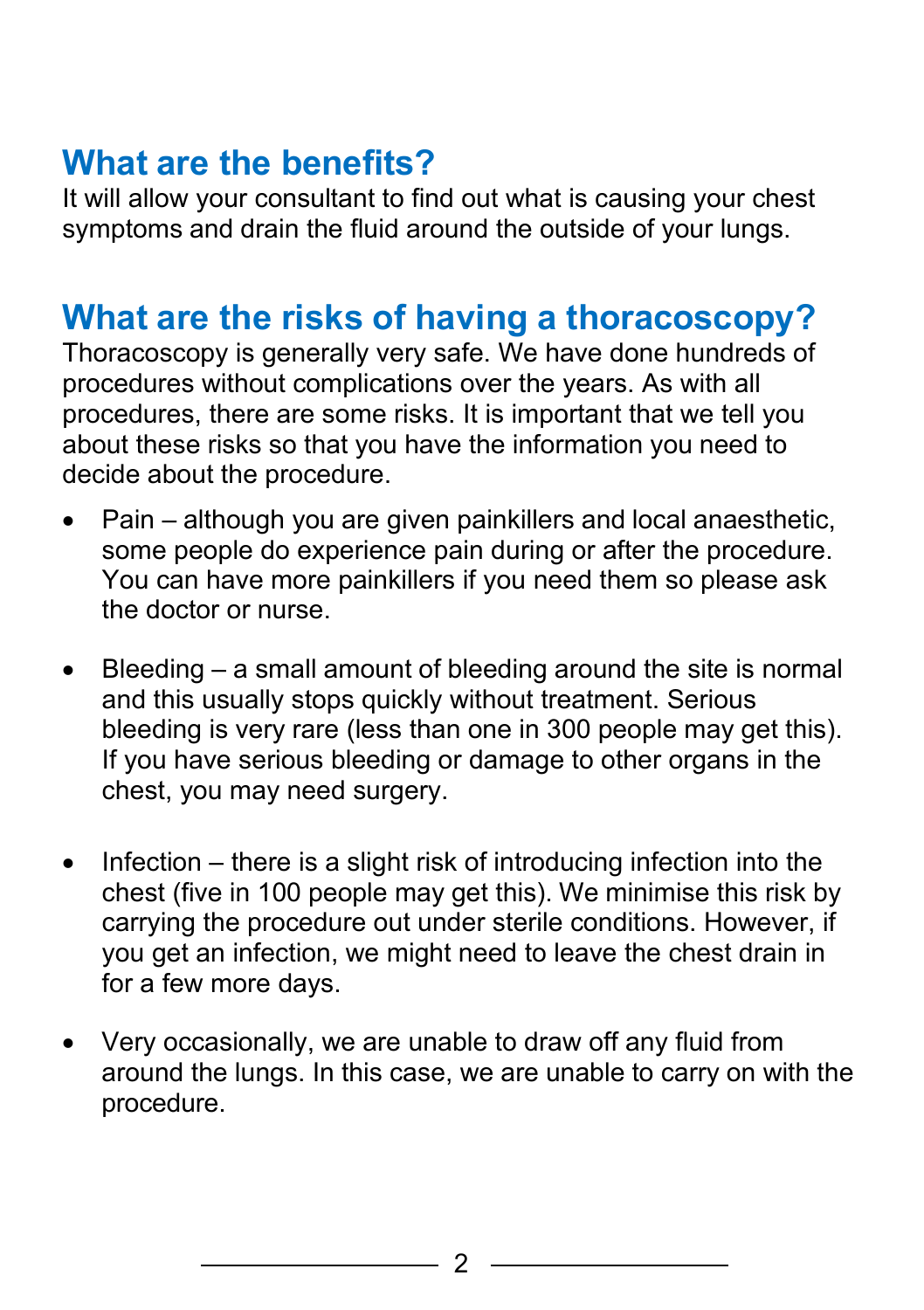## **Safety**

The sedating drugs we use are very safe. There are trained nurses with you at all times who will monitor you during the procedure and in the recovery area afterwards.

However, there are some potential complications with sedation. These are rare but can include:

- feeling or being sick
- small particles of food falling into the lungs and triggering an infection (aspiration pneumonia)

The risk of complications from sedation is slightly higher in the elderly or those with chronic chest or heart disease.

#### **What are the alternatives to a thoracoscopy?**

We can sometimes take a sample of the lining of the chest wall by using a test called a CT-guided pleural biopsy. This is also carried out using a local anaesthetic, but unlike a thoracoscopy we cannot look inside the chest, and we cannot drain away any fluid.

As with all tests, it is your decision as to whether you have the thoracoscopy. Your doctor will discuss the options with you. If you have any questions or concerns, please ask the doctors and nurses looking after you.

#### **Do I take my usual tablets?**

Yes, you should continue to take all your usual medication unless advised not to by your doctor. **If you take Apixaban or Rivaroxaban you will need to stop taking it 48 hours before the procedure. If you take warfarin or clopidogrel tablets, you will need to stop taking these one week before your thoracoscopy.**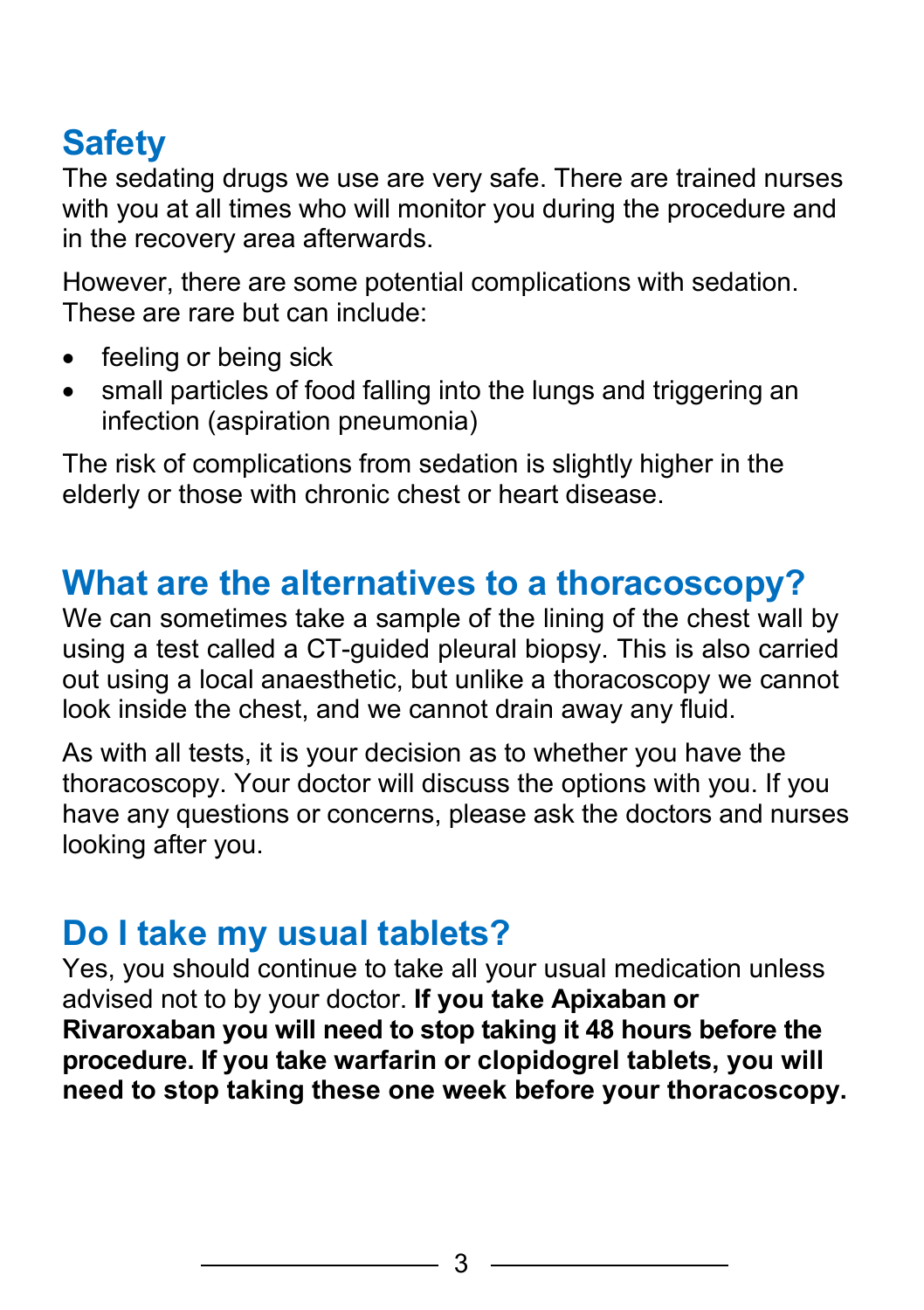#### **What happens on the day of the thoracoscopy?**

You must not have anything to eat or drink for **four hours before**  the thoracoscopy because it is safer for you if your stomach is empty for the procedure.

**Occasionally you may have to stay in hospital afterwards for two days so please bring a dressing gown, nightwear, slippers, toiletries etc. and any medication you are currently taking.**

#### **Will I be put to sleep for the test?**

No, you will not need a general anaesthetic. The test is carried out under sedation, using a local anaesthetic to numb the area.

We will put a cannula (a tiny plastic tube) into your hand on the same side as the doctor will be taking fluid out of your lungs. This is to give you sedative medicine to make you feel relaxed and sleepy before the test. Sometimes the sedative is called pre-medication or pre-med.

We will also give you pain-relieving medicine through the cannula.

#### **How is the thoracoscopy performed?**

The thoracoscopy is performed in the endoscopy room. We will ask you to lie on your 'good' side and use an ultrasound scan to find the ideal spot to put the camera in. This is usually in the area below the armpit. This area will be marked with a pen. The skin around this area will be cleaned with antiseptic and covered with sterile drapes.

We will give you oxygen, and a sedative to help you relax and make you feel sleepy. Once you are comfortable, we will inject some local anaesthetic into the little mark on your skin to numb the chest wall.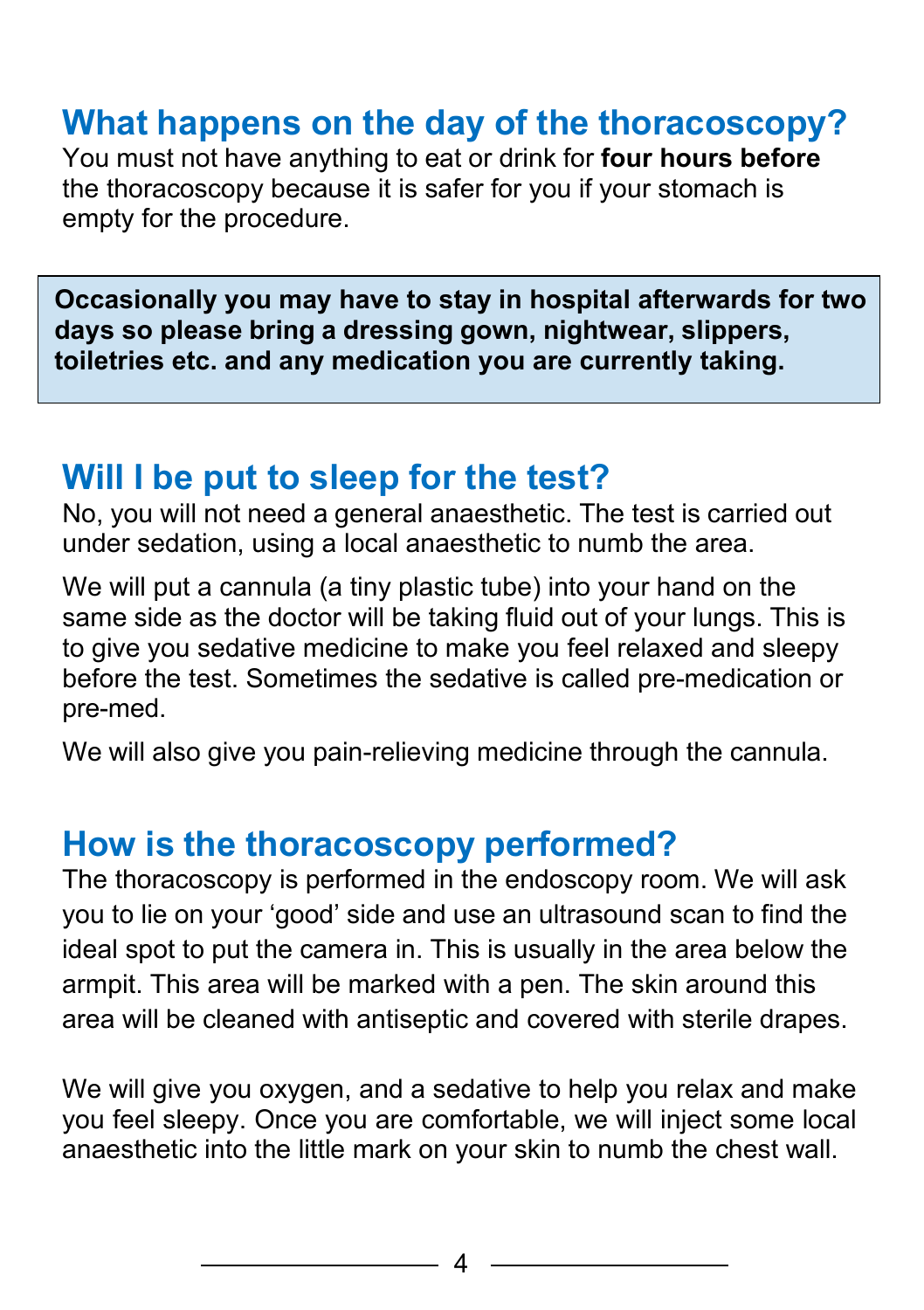When the chest wall is numb, the doctor will make a small cut in your skin. This is used to pass a small, hollow metal tube into your chest. You may feel some pushing at this stage.

The doctor will pass a small pipe down the hollow tube and drain away all the fluid around your lung. This will leave a space between your chest wall and lung. The doctor will pass a thin rigid camera down the hollow tube to examine the space. Next, they will take biopsy samples of the lining of your ribcage, if it appears abnormal.

Sometimes we try to stop the fluid coming back. This is called pleurodesis. To do this, the doctor will spray purified talc powder down the hollow tube into the space between the lung and the ribcage to try and stick the lung to the ribcage. The talc acts like a glue by causing scar tissue to form between the lung and ribcage over the next few days.

The hollow tube is then removed and replaced with: a) either a small, semipermanent flexible tube called an indwelling pleural catheter (see IPC leaflet), which the patient goes home with b) or occasionally a chest drain which stays in for a few hours to drain any leftover fluid.

#### **How long does it take?**

The whole procedure takes about 40 to 60 minutes.

## **What happens after the thoracoscopy?**

Afterwards the nursing staff will look after you. They will record your blood pressure and pulse at regular intervals. You will need to have a chest X-ray in Recovery area of the GI Unit.

Due to the sedative:

• You may not remember information given to you afterwards by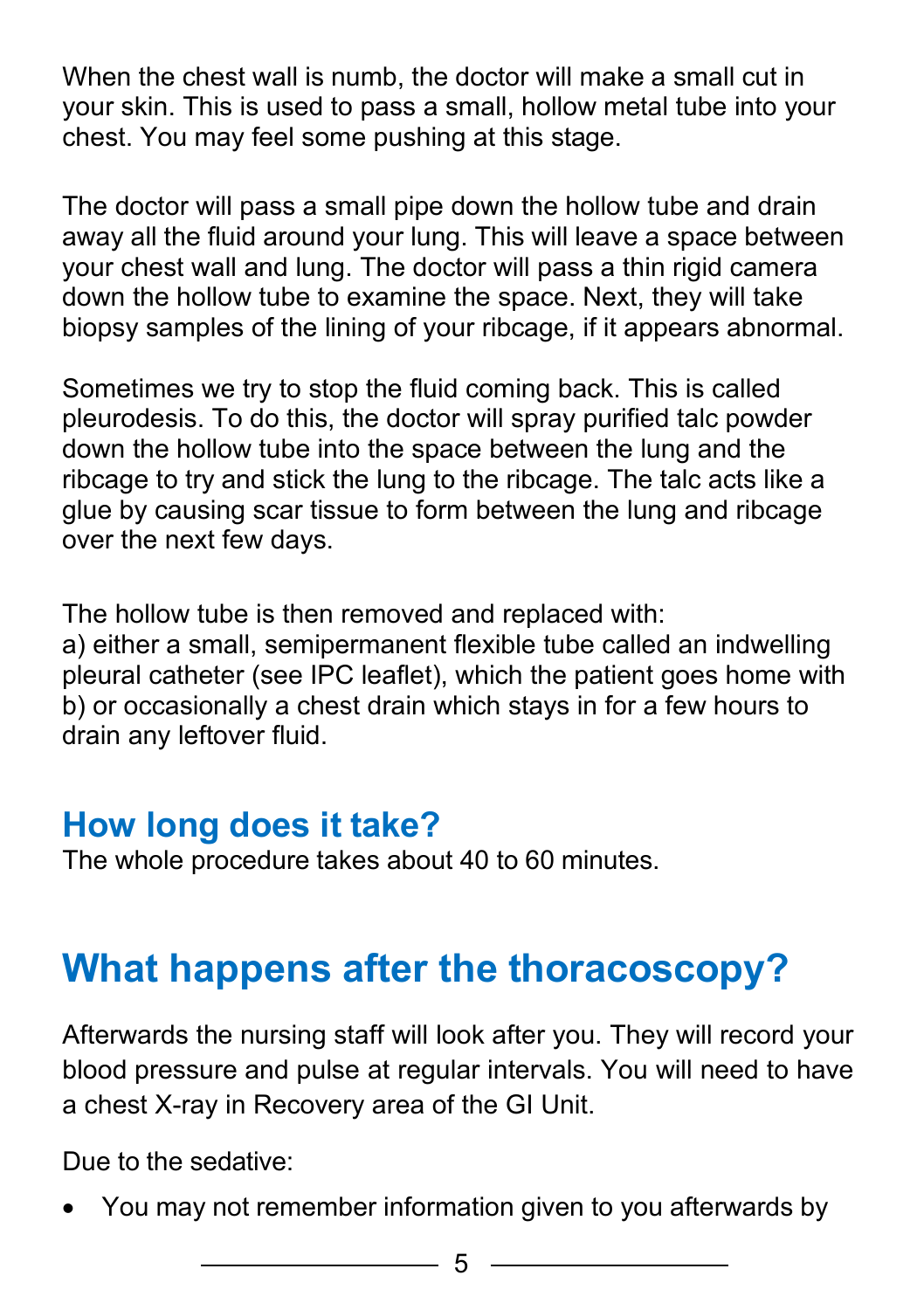your doctor. Your memory may be affected for up to 24 hours after the procedure.

• The effect of the sedation may be prolonged by other drugs you are taking.

#### **How long will I be in hospital?**

Most people can go home the same day.

### **What happens when I go home?**

- You will need to arrange for a responsible adult to take you home, either by car or taxi. You will not be able to go home on public transport.
- Someone should stay with you overnight.
- You cannot, by law, be in charge of a motor vehicle or moving machinery for 24 hours afterwards.
- You should not sign legally-binding documents for 24 hours afterwards.
- Do not drink alcohol for 24 hours afterwards.

You will have stitches in the wound that will need to be removed 10- 14 days after the procedure.

## • **When will I get the results?**

The biopsy samples are sent to the pathology lab for analysis. It normally takes 10-14 days to get the result. We will make an appointment to see you in the clinic to discuss the results.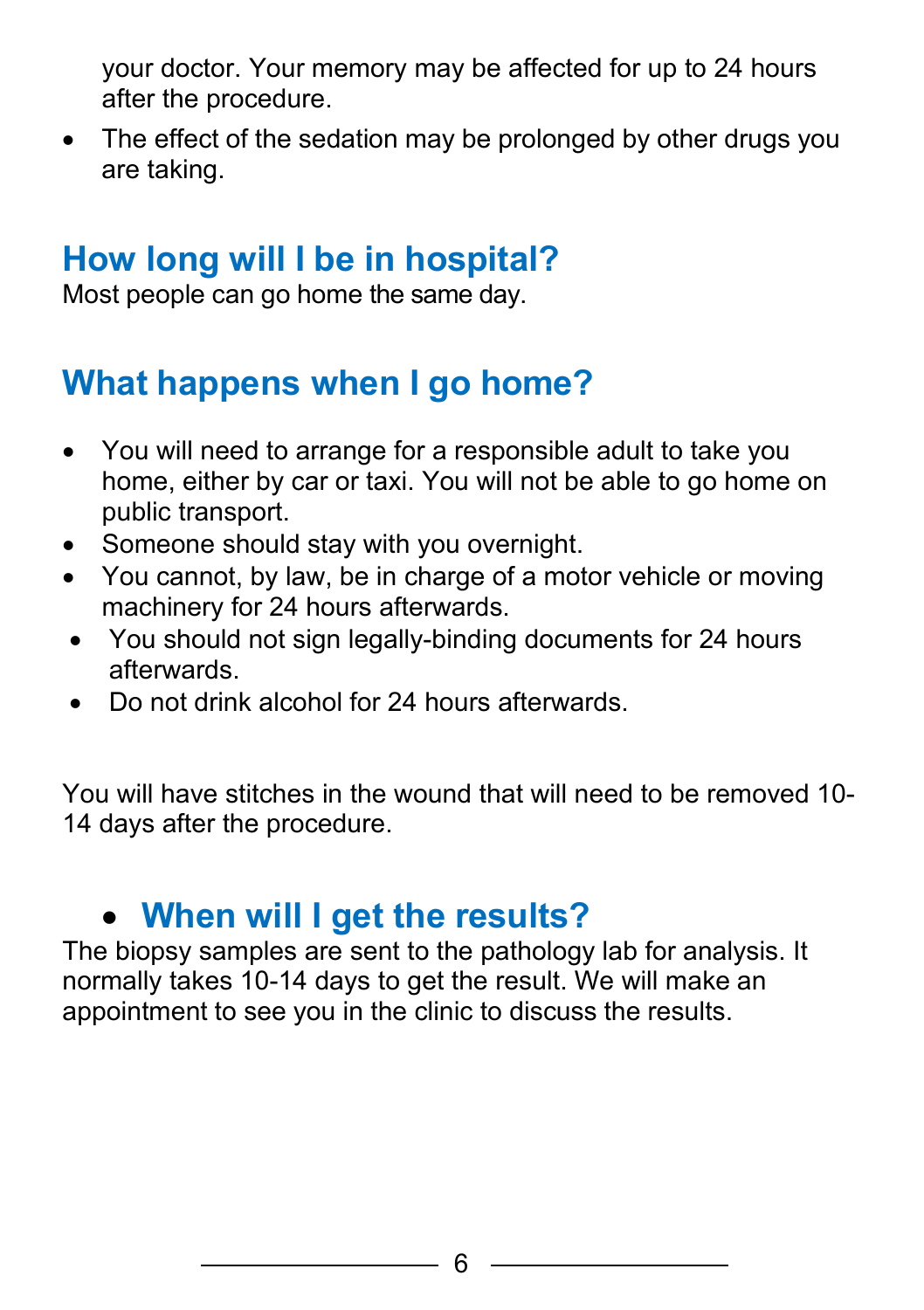#### **Useful telephone numbers**

If you have any questions, or if there is anything you do not understand about this leaflet, please contact:

#### **GI Unit**

01384 456111 ext. 2113 or ext. 2390 (9am to 5pm, Monday to Friday)

**Dr Chaudri's secretary** 01384 456111 ext. 1305 (9am to 5pm, Monday to Friday)

**Dr Azam's secretary** 01384 456111 ext. 5283 (9am to 5pm, Monday to Friday)

**Lung nurse specialists** 01384 456111 ext. 2752 (9am to 5pm, Monday to Friday)

#### **This leaflet can be downloaded or printed from:**

<http://www.dgft.nhs.uk/services-and-wards/respiratory-medicine/>

If you have any feedback on this patient information leaflet, please email [dgft.patient.information@nhs.net](mailto:dgft.patient.information@nhs.net)